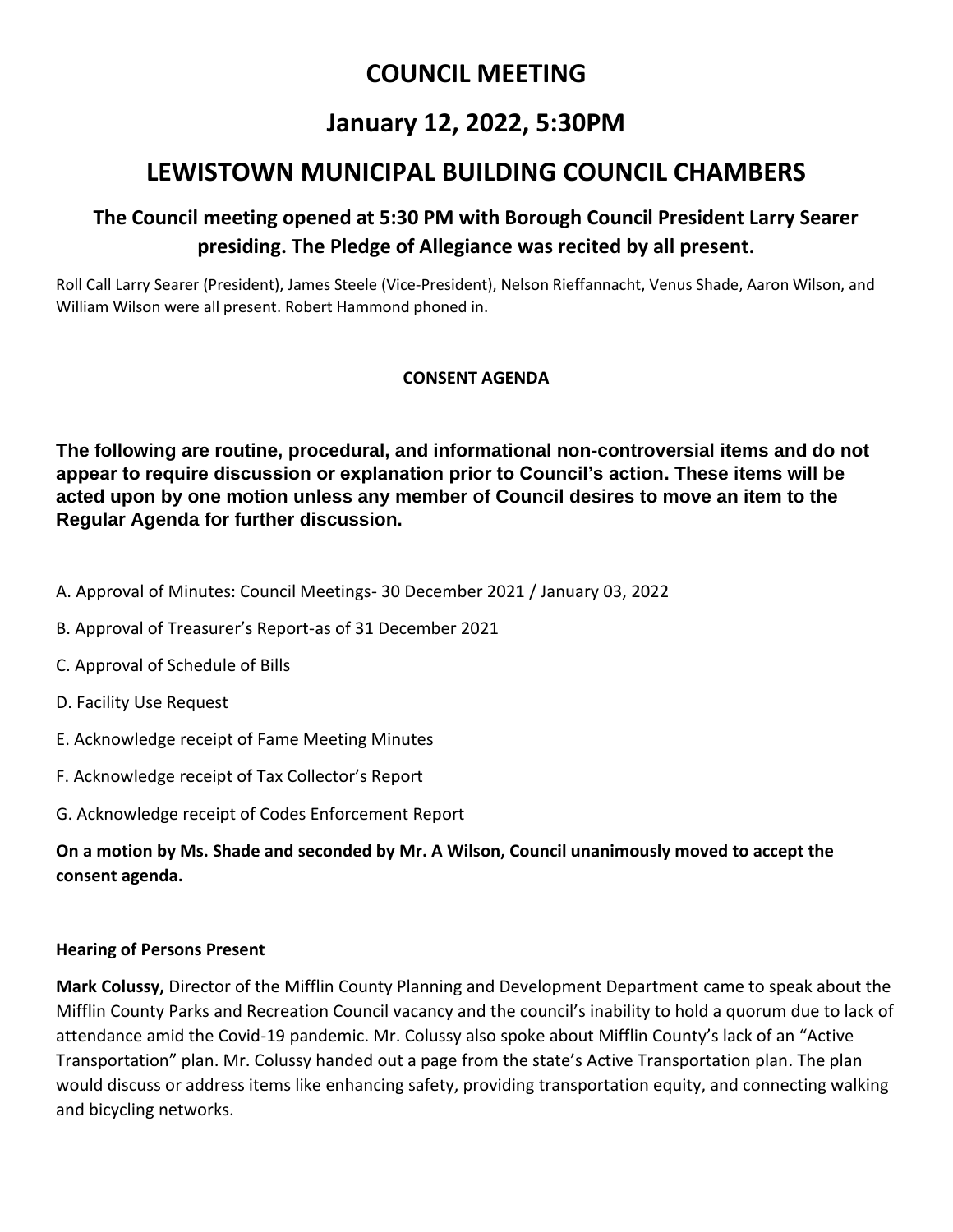#### **Borough Manager**

The first item Mr. Kim Zimmerman touched on was the December 31, 2021, Budget Report. We are still working on the report with our consultant, Peter Melan. Lewistown Borough owes \$133,000 plus to the Mifflin County Regional Police Department and we are paying about \$8,000 a year in interest. This item will be discussed with the Finance Committee to see if this item should be paid off completely from the general fund. Mr. Zimmerman then brought up the borough's cell phone plan and stated he and Scott Falkner, our IT consultant have done a lot of research to determine what provider would give the borough the best price for service and cell phone replacement due to the age of the phones currently being used. T-Mobile would cost \$789.00 a month, AT &T \$1,050 a month, and Verizon over \$2,000 a month. This item will be discussed with the Finance Committee. Mr. Zimmerman stated the ADA Lift has been repaired and inspected. It is fully operational. There was a meeting this week with EADS, Codes Department and Penelec to discuss the Bingaman Property Demolition issues so the Borough can move forward with the RFP. One of the issues we are currently navigating through is that Penelec wants the existing power lines moved and entrenched for safety at a cost of around \$50,000. We are collaborating with executives at Penelec on alternate solutions. The Police Station Committee sent an RFP. The plan is still to have the Community Center be the Police station. Colonial Life and AFLAC have had meetings to discuss GAP coverage on insurance. The coverage would help with the \$2000/\$4000 deductible for the health insurance plan. AFSCME contract has not been approved and one of the major hang ups is the cost of the healthcare plan. The Tax Claim Bureau is closed thru February. The Refuse tag 3<sup>rd</sup> Tier has been discussed and will be discussed with the Finance Committee. The Fire Department Funding will be discussed at the Finance Committee. Mr. Zimmerman recommended the borough conduct a full audit on the Fire Department. The cost would be approximately \$7,500.00. ARPA guidelines have been passed out and will be discussed at the Finance Committee meeting. The last item is parking meters. The borough will start working on a plan of action at the next Streets meeting in March and Mr. Zimmerman has already talked with the Parking Authority.

#### **Fire Chief**

For the month of December, the Fire Department responded to 24 alarms. They were 2 building fires, 2 cooking fires, 1 grass fire, 1 outside garbage fire, 8 medical assists, 2 motor vehicle accidents with injury, 2 gas leaks, 1 downed power line, 1 police assist with coroner, 1 smoke scare or odor of smoke and 3 automatic alarms. Chief Barlett stated most of the residents are back in their apartments at Kish Apartments. The residents that are still in a hotel should be back in their apartments in 2 or 3 weeks. Chief Barlett spoke about space heaters and kerosene heaters. Chief Barlett stated they are not meant to be the primary heating source for a home and can cause safety concerns because of carbon monoxide poisoning and electrical fires.

#### **Mayor**

Mayor Bargo stated the change of the meeting times causes a conflict with the FAME meeting but wanted to inform us.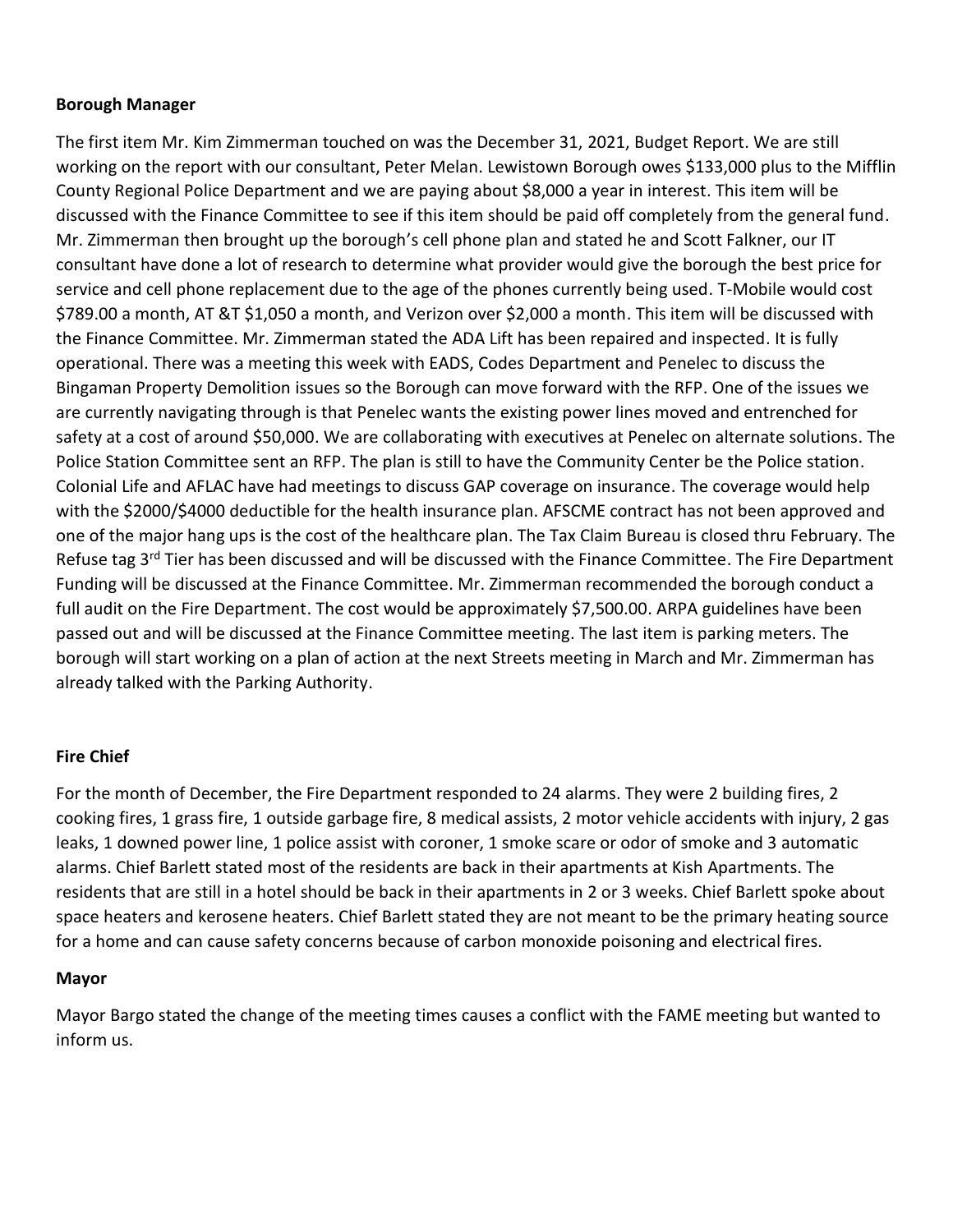## **Police Chief**

Chief Clemens went over the police report for 2021. In 2021 the police responded to 5,675 calls which is an increase of 778 calls over 2020. Chief Clemens stated a little over a 1,000 of those were officer-initiated incidents that started with a traffic stop. 131 criminal arrests, 342 traffic citations, 199 non-traffic, and 4,574 parking tickets. The total revenue was \$34,415.00. Chief Clemens stated they purchased new pistols for the department, a body camera system was purchased thru a grant. He stated it was over \$20,000 worth of equipment and training supplied thru the grant. Two new vehicles were purchased (one because of an accident) in 2021. The mental health co-responder program will be up in October of 2022. It is currently being paid for with a grant. Chief Clemens stated the department had over 1,000 training hours in 2021 which averaged about 66 hours of training per officer. 12 hours of training per officer was required. The department is working towards accreditation, and they are hoping to finish that this year. The department participated in multiple community service events, encrypted their new radios, a new contract was negotiated, 320 pounds of unwanted prescription medications in the departments drug take back initiative, signed a 5-year lease for the current station.

### **Solicitor**

**Mr. Remy** stated that council needs to reappoint the Civil Service Commissioners. The Civil Service Commissioners responsibility is to evaluate, hire and promote potential police officers. Mr. Remy stated there is only one alternate right now but up to three can be named.

## **On a motion by Ms. Shade and seconded by Mr. Steele, Council unanimously votes to pass the Civil Service Commission Resolution.**

President Searer took a moment to express his appreciation with the employees responsible for the snow and ice removal.

## **UNFINISHED AND NEW BUSINESS**

Mr. Zimmerman stated that Councilman Rieffannacht resigned his position on the Zoning Hearing Board. Mr. Zimmerman stated that as of now, he has no interested parties.

Mr. Zimmerman stated that we need a member of council to join the Mifflin County Parks & Recreation Council. Aaron Wilson volunteered to join that council and was appointed to that post. No vote was required.

Mr. A Wilson and Ms. Shade represent council on the Recreation Board. Cassandra Goss is interested in staying on the board, but she would need to join as a citizen.

**On a motion by Mr. Rieffannacht and seconded by Mr. A Wilson, Council unanimously votes to approve the 2018-19 CDBG Funds in the amount of \$14,206.94.**